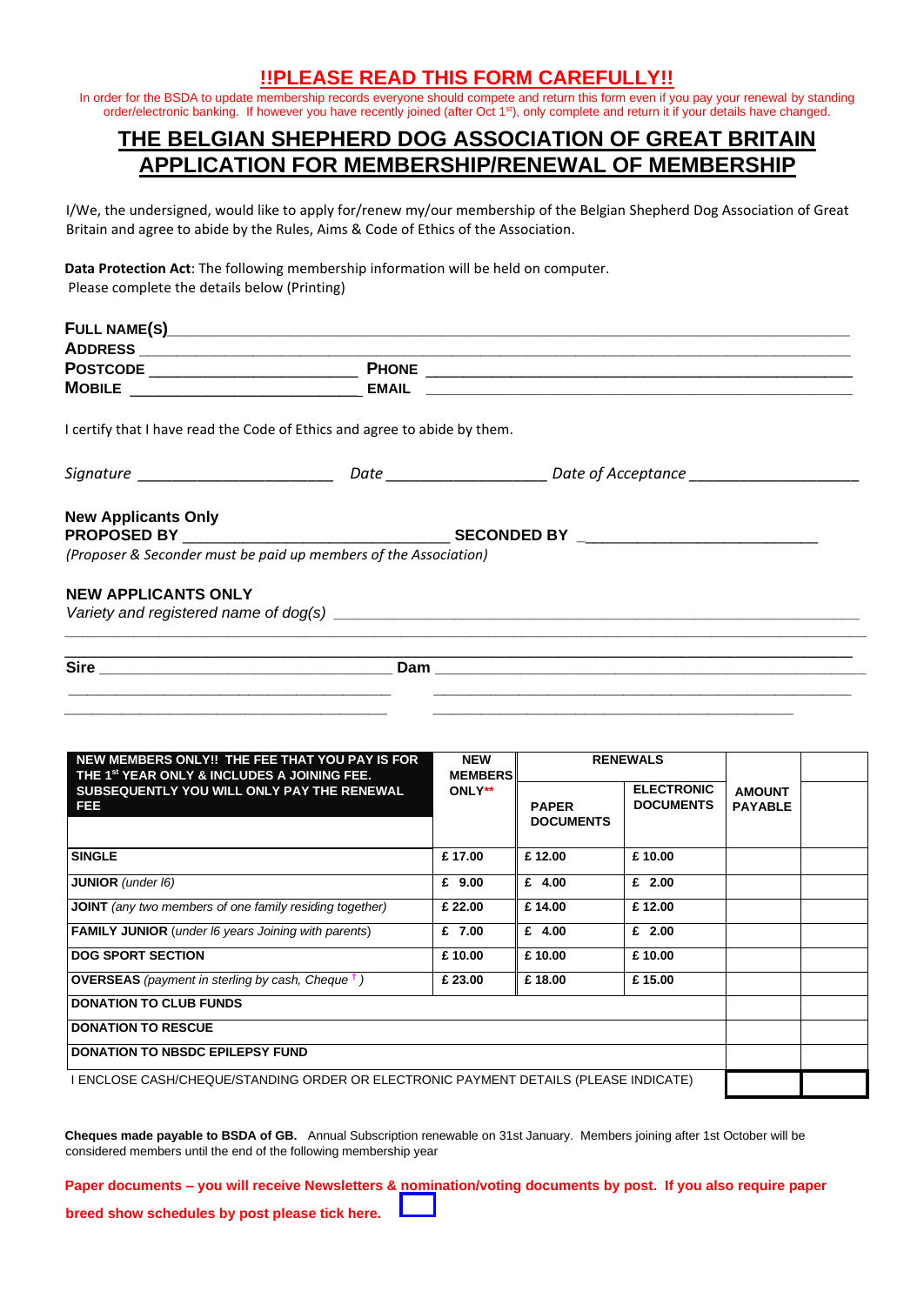**Electronic documents – you will receive Newsletters & nomination/voting documents by email. This really requires a Broadband connection for the Newsletter. Please ensure we have your correct email address.** 

**Please note all schedules/entry forms can be downloaded from our website [https://www.bsdaofgb.co.uk/events.](https://www.bsdaofgb.co.uk/events)**

**If you wish to pay by standing order please complete the attached form and take it to your bank or if you wish to set up electronic banking please do so. The BSDA of GB banking information you require for both is on the attached form.** 

The Association wishes to make a register of members with special skills/knowledge which they would be prepared to offer to the club. Please list them here: \_\_\_\_\_\_\_\_\_\_\_\_\_\_\_\_\_\_\_\_\_\_\_\_\_\_\_\_\_\_\_\_\_\_\_\_\_\_\_\_\_\_\_\_\_\_\_\_\_\_\_\_\_\_\_\_\_\_\_\_\_\_\_\_\_\_\_\_\_\_\_\_\_\_\_\_\_\_\_\_\_\_\_\_\_\_\_\_\_\_\_\_\_

\_\_\_\_\_\_\_\_\_\_\_\_\_\_\_\_\_\_\_\_\_\_\_\_\_\_\_\_\_\_\_\_\_\_\_\_\_\_\_\_\_\_\_\_\_\_\_\_\_\_\_\_\_\_\_\_\_\_\_\_\_\_\_\_\_\_\_\_\_\_\_\_\_\_\_\_\_\_\_\_\_\_\_\_\_\_\_\_\_\_\_\_\_

Would you be interested in helping the club as follows: Rescue/generally at Breed Shows, Agility Shows, IGP Events, Working Trials Events, Rally events / Stewarding / Scribing/Translating / Discover Dogs / Other (please specify)

\_\_\_\_\_\_\_\_\_\_\_\_\_\_\_\_\_\_\_\_\_\_\_\_\_\_\_\_\_\_\_\_\_\_\_\_\_\_\_\_\_\_\_\_\_\_\_\_\_\_\_\_\_\_\_\_\_\_\_\_\_\_\_\_\_\_\_\_\_\_\_\_\_\_\_\_\_\_\_\_\_\_\_\_ \_\_\_\_\_\_\_\_\_\_\_\_\_\_\_\_\_\_\_\_\_\_\_\_\_\_\_\_\_\_\_\_\_\_\_\_\_\_\_\_\_\_\_\_\_\_\_\_\_\_\_\_\_\_\_\_\_\_\_\_\_\_\_\_\_\_\_\_\_\_\_\_\_\_\_\_\_\_\_\_\_\_\_\_

#### **Return this form together with fees to:**

The Membership Secretary, 20 Western Avenue, Thorpe, Surrey. TW20 8QB

Email: [babsrobinson.xanova@gmail.com](mailto:babsrobinson.xanova@gmail.com) Phone: 01932 560066

If you have set up a new standing order or electronic banking please supply the details requested below.

| Account number: | Sort code:                                                                                         |
|-----------------|----------------------------------------------------------------------------------------------------|
| Account name:   | Date of first payment                                                                              |
| Name of bank:   | Address of branch                                                                                  |
| Reference:      |                                                                                                    |
|                 | (Note: your reference is 6 letters – first 3 letters of first name and first 3 letters of surname) |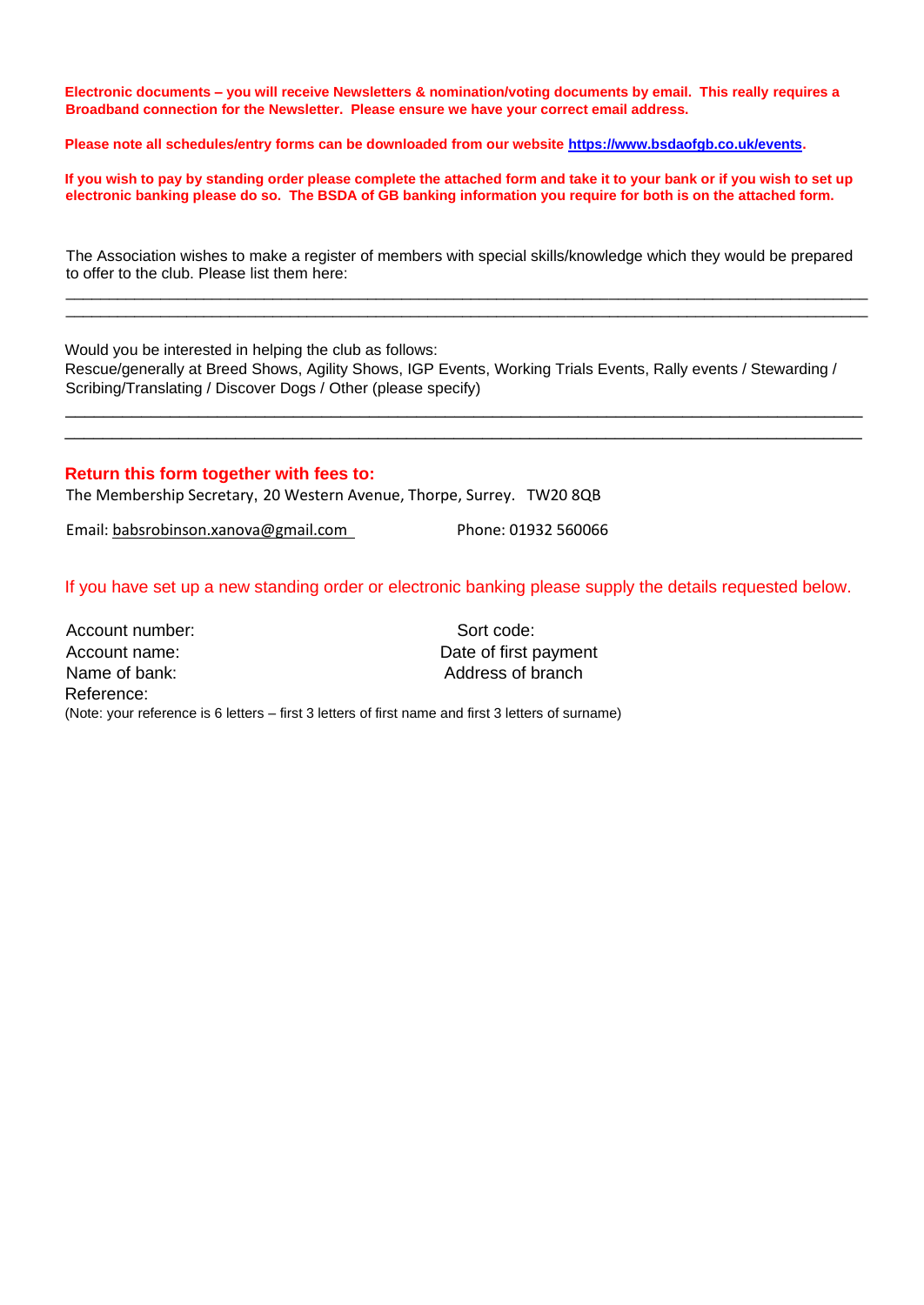# **THE BELGIAN SHEPHERD DOG ASSOCIATION OF GREAT BRITAIN APPLICATION FOR MEMBERSHIP/RENEWAL OF MEMBERSHIP FOR THE BSDA OF GB DOG SPORT SECTION**

#### **Please note members of the BSDA of GB are eligible to apply for membership of the BSDA of GB Dog Sport section.**

Please tick the box that applies to you and complete the details below.



I am an existing member of the BSDA of GB or

I am submitting my application for membership of the BSDA of GB with this application for Membership/renewal of membership of the BSDA of GB Dog Sport Section.

I, the undersigned, would like to apply for/renew my membership of the BSDA of GB Dog Sport Section and I agree to abide by the Rules, Aims & Code of Ethics of the Association and of the Dog Sport Section which endorses motivational training methods and not harsh handling nor the use of Pinch collars, nor electric shock collars.

Data protection Act: The following member ship information will be held on computer.

Please complete the details below (Printing)

| Full name.<br>Address |        |             |  |
|-----------------------|--------|-------------|--|
|                       |        | - Post Code |  |
| <b>Phone</b>          | Mobile | .Fmail      |  |

I certify that I have read the BSDA of GB Code of Ethics and agree to abide by it and to use motivational training methods. I understand that, in the event of me using harsh handling, Pinch collars or electric shock collars at BSDA of GB events, my membership can be revoked by the BSDA of GB without refund.

Signature…………………………………………..…Date…………………………..Date of Acceptance…………..…….…………..

Annual subscription for the Dog Sport Section is £10.00. The annual subscription is renewable on 31<sup>st</sup> January. Members joining after 1<sup>st</sup> October will be considered members of the Dog Sport Section until the end of the following membership year.

Please tick the relevant box. I enclose (please tick relevant box)

Cash

Cheque made payable to BSDA of GB

Details of the Standing order I have set up

Details of the Electronic banking I have set up

#### **Please return this form together with fees and a stamped self-addressed envelope to:**

The Membership Secretary, 20 Western Avenue, Thorpe, Surrey. TW20 8QB Email: [babsrobinson.xanova@gmail.com](mailto:babsrobinson.xanova@gmail.com) Phone: 01932 560066

#### If you have set up a new standing order or electronic banking please supply the details requested below.

Account number: Sort code: Sort code: Account name:  $\qquad \qquad$  Date of first payment Name of bank:  $\blacksquare$ Reference: (Note: your reference is 6 letters – first 3 letters of first name and first 3 letters of surname)